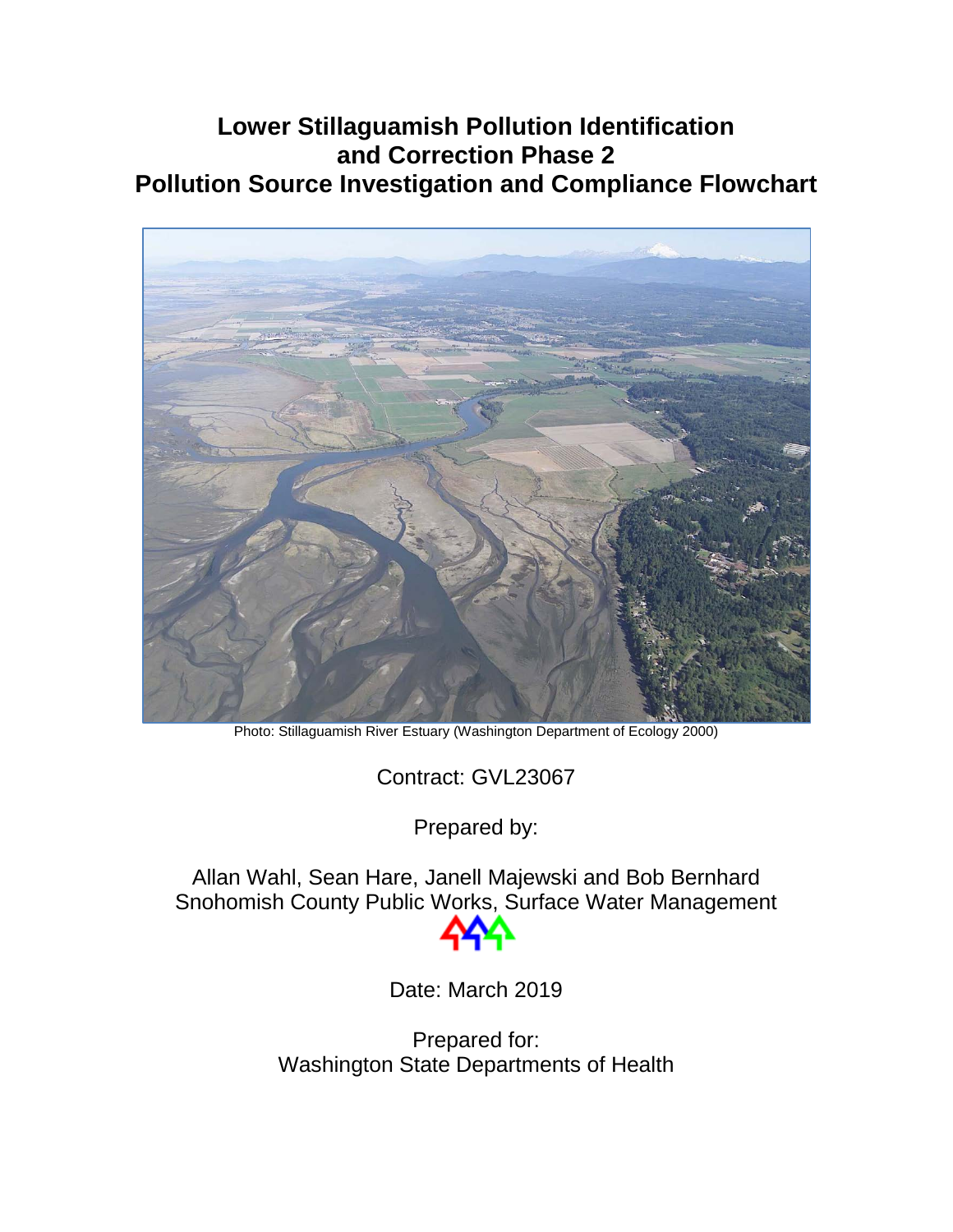This project has been funded wholly or in part by the United States Environmental Protection Agency under Assistance Agreement PC-01J18001 to the Washington State Department of Health. The contents of this document do not necessarily reflect the views and policies of the Environmental Protection Agency, nor does mention of trade names or commercial products constitute endorsement or recommendation for use.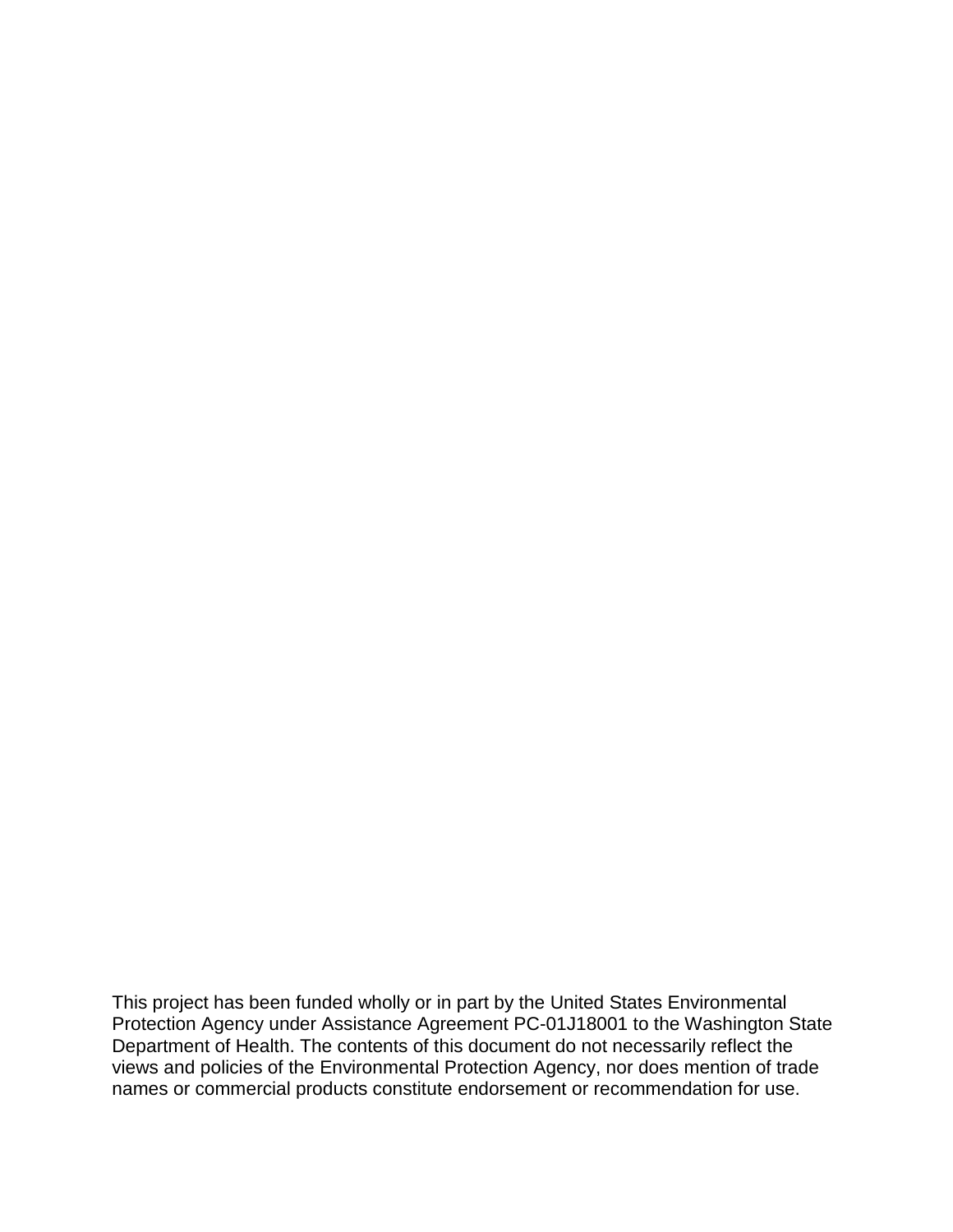## Investigation Flow Chart

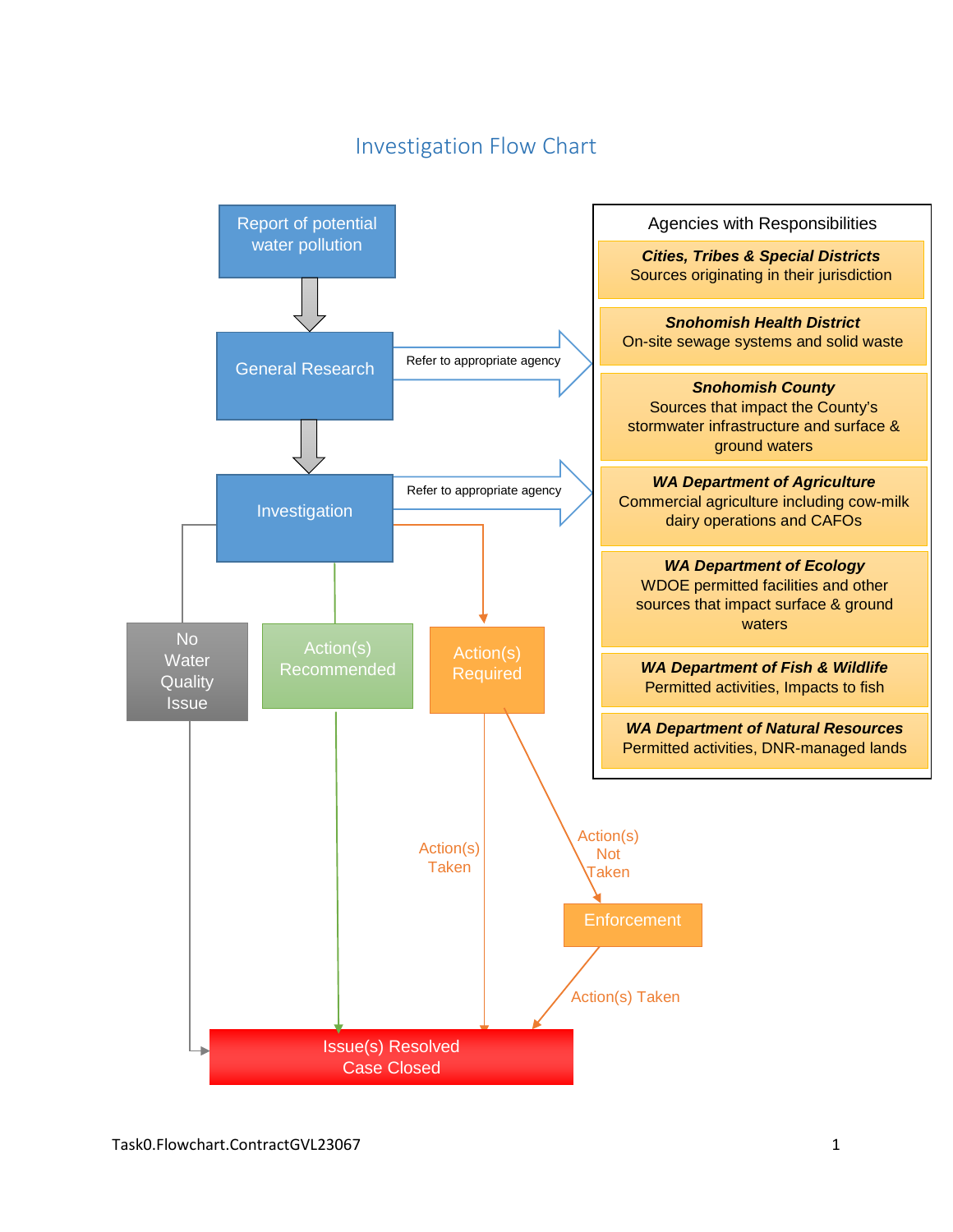# Left Blank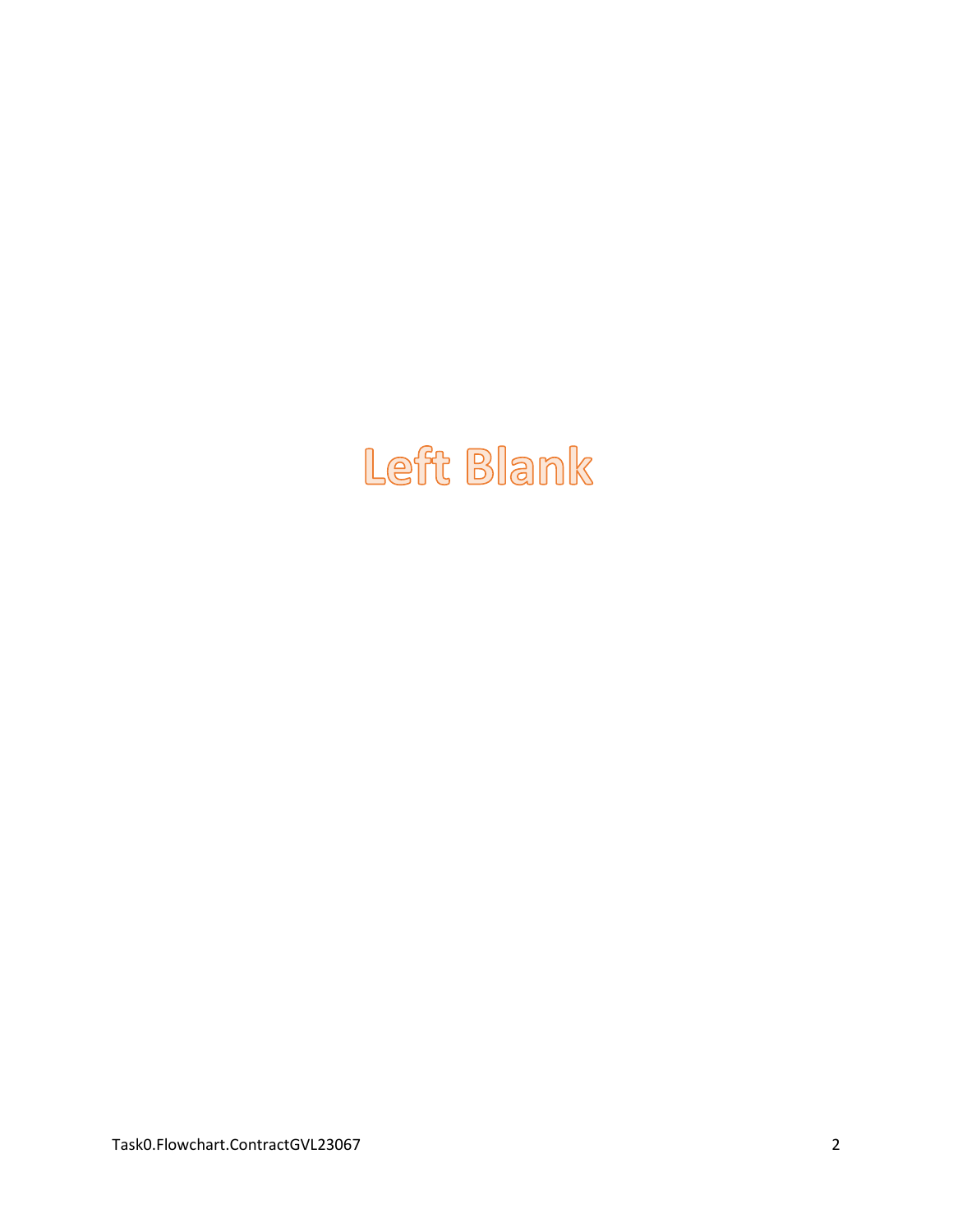### **Description of Investigation Flow Chart for PIC Phase II**

1. **Report of water pollution**: Reports of potential water pollution are received from the public, agency staff, WA Department of Ecology, and other jurisdictions/agencies (cities, Tribes).

For conducting water quality investigations relating Snohomish County's Phase I Municipal NPDES Stormwater Permit, the County has adopted screening and source tracing methodologies outlined in *"Illicit Connection and Illicit Discharge Field Screening and Source Tracing Guidance Manual, 2013"* prepared for Washington State Department of Ecology by King County, Washington Stormwater Center, and Herrera Environmental Consultants, Inc. This is a regionally accepted guidance manual that is used by many municipalities.

For fecal coliform bacteria, the manual provides two recommended thresholds for further investigation, >500 colony forming units (CFU)/100mL during dry weather and >5000 CFU/100mL during wet weather. These thresholds are used in the Quality Assurance Project Plan (QAPP) developed for the Lower Stillaguamish Pollution Identification and Correction Phase 2 project. While these thresholds are used in conjunction with the QAPP, when doing an investigation, more information and professional judgment is used. Professional judgment helps to understand the context of the monitoring results or report of potential water pollution. For example, a fecal coliform result of 800 CFU/mL may trigger an investigation if that value is substantially higher than the "normal" range. In other cases, 800 CFU/mL may not be investigated because is the sample was taken from a stagnant pool. In addition, sometimes visual and/or olfactory clues provide all the evidence needed. For example, if visual and olfactory indicators suggest that seepage observed near an onsite septic system is due to a system failure, a water quality sample will not be collected as the problem and source are clear.

- 2. **General Research:** Reports of potential water pollution are researched to determine if they are legitimate. To be considered legitimate, the incident must be:
	- Within the geographic jurisdiction of the organization/agency and
	- Within the regulatory authority of the organization/agency [\(Table 1\)](#page-4-0).

When a report is considered not legitimate, the agency may pass it to a different regulatory agency who has site specific jurisdictional authority, or may simply close the case.

| <b>Organization/Agency</b>    | <b>Geographic Area</b>  | <b>Regulatory Drivers</b>      | <b>Typical Water Pollution Type(s)</b>                                                              |
|-------------------------------|-------------------------|--------------------------------|-----------------------------------------------------------------------------------------------------|
| Surface Water                 | Unincorporated          | NPDES stormwater permit        | Stormwater pollution<br>$\bullet$                                                                   |
| Management (SWM)              | <b>Snohomish County</b> | Snohomish County Code 7.53     | Non-point sources of pollution<br>$\bullet$                                                         |
|                               |                         |                                | Point sources of pollution<br>$\bullet$                                                             |
| Snohomish Health              | Snohomish County        | Snohomish Health District Code | On-site sewage (OSS)<br>$\bullet$                                                                   |
| District (SHD)                |                         |                                | Solid Waste<br>٠                                                                                    |
| WA Dept. of Agriculture       | <b>Washington State</b> | <b>RCW 90.48</b>               | Sources originating from cow-milk<br>$\bullet$                                                      |
| (WSDA)                        |                         | <b>RCW 90.64</b>               | dairies and concentrated animal                                                                     |
|                               |                         |                                | feed operations (CAFOs)                                                                             |
| WA Dept. of Ecology<br>(WDOE) | <b>Washington State</b> | <b>RCW 90.48</b>               | Ecology permitted point sources of<br>$\bullet$<br>pollution<br>Non-point sources of pollution<br>٠ |

#### <span id="page-4-0"></span>*Table 1: PIC partner agencies that investigate water pollution*

3. **Investigation: I**nvestigational procedures vary by agency and are dependent upon the unique circumstances of each case. Generally, an investigation may include the following actions: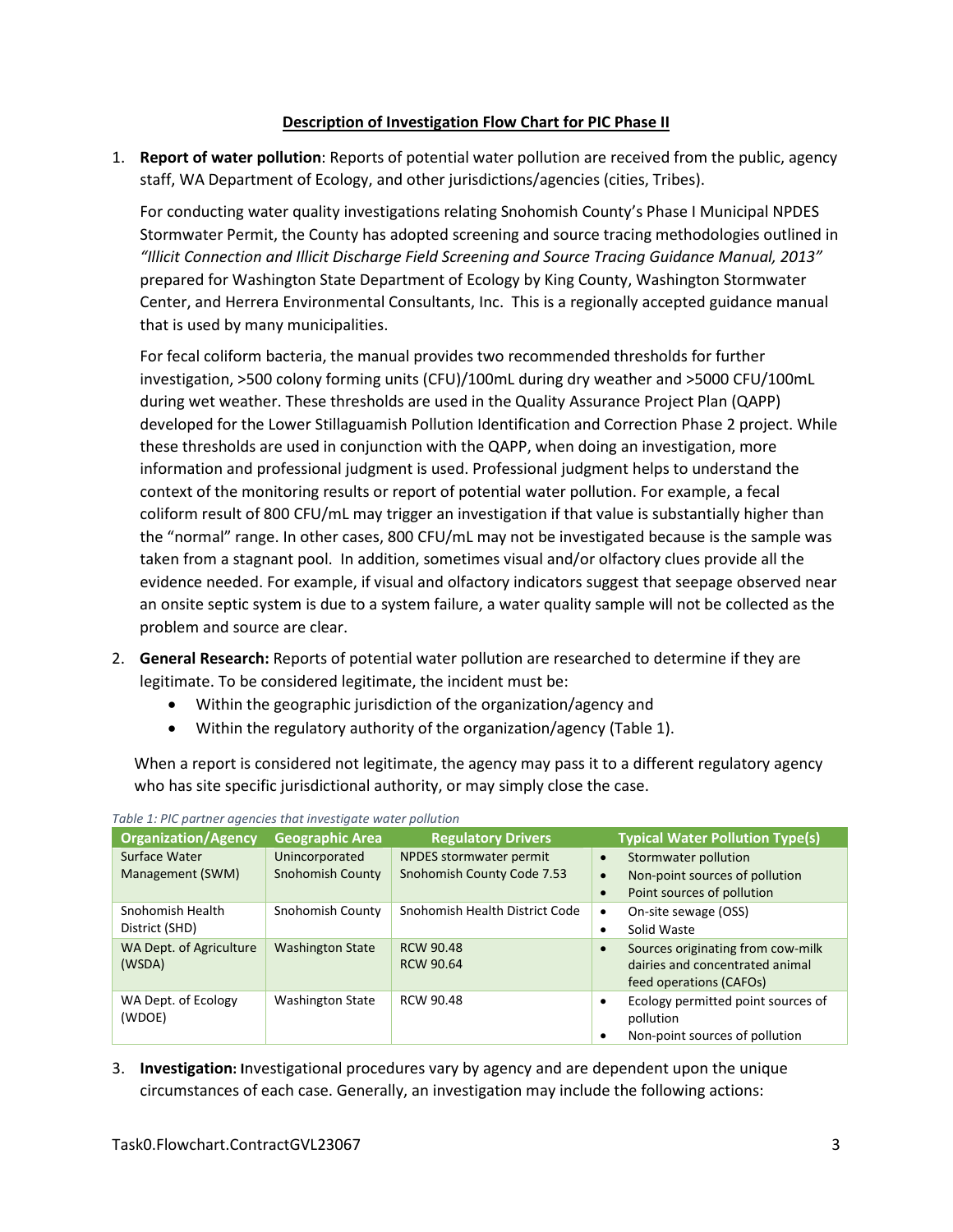- a. Desktop analysis: GIS, Google maps, and other information is used to understand the situation. Information gleaned includes proximity to nearest water body, terrain, surrounding land uses, etc.
- b. Discussion with reporter: Investigators may call the person who reported the issue to understand their concern and get more information.
- c. Site visit: Investigator will visit the site and surrounding area.
- d. Discussion with person(s) responsible: Investigators will discuss the report of water pollution with someone at the property/location if possible and appropriate.
- e. Sampling: Investigator may take in-situ data or water samples. If direct observations indicate an obvious source of pollution, then water quality samples may not be collected (e.g. surfacing septage effluent from an OSS).

An investigation will result in one of three outcomes: no water quality issue, action recommended, or action required.

4. **No Water Quality Issue**: There may be numerous reasons that no obvious sources of water pollution are found. This could be because it was a one-time source that stopped and no evidence of the pollution remains or it could be a solid waste issue that does not have a water quality nexus. When appropriate, the Investigator will educate the person about water quality and water pollution and may recommend available resources in an effort to prevent future pollution.

The issue is considered resolved and the case is closed without further action.

5. **Action Recommended:** In other cases, an Investigator may visit a site to find no water pollution exists but that there is some potential for water pollution to occur. For example, an Investigator may visit a private (non-commercial), hobby stable with poor pasture and stall waste/manure management practices. Situations like this provide excellent education and outreach opportunities, often through collaboration with PIC partners. In the case of the small hobby stable, the property owner may be referred to the Snohomish Conservation District for farm and livestock management concerns.

At this point, the issue is considered resolved and the case is closed without further action.

6. **Action Required:** An action is required when there is evidence of water pollution or a clear, overwhelming potential to pollute due to the lack of appropriate best management practices (BMPs). Action(s) required may be as simple as applying basic best management practices (BMPs) such as removing small amounts of waste or debris, relocating a storage site or changing a land use practice, to more complex, time intensive BMPs or actions that require engineering designs, permit applications, and construction, such as septic system replacements.

Examples of Actions Required include:

- Deficient OSS: inspection, maintenance and/or replacement
- Animal Manure/Handling: removing and throwing small quantities of pet waste in the garbage, ensuring there is vegetative cover (no bare soil) in areas with animals, ensuring proper waste storage such as a covering, and/or preventing animal access to streams, etc.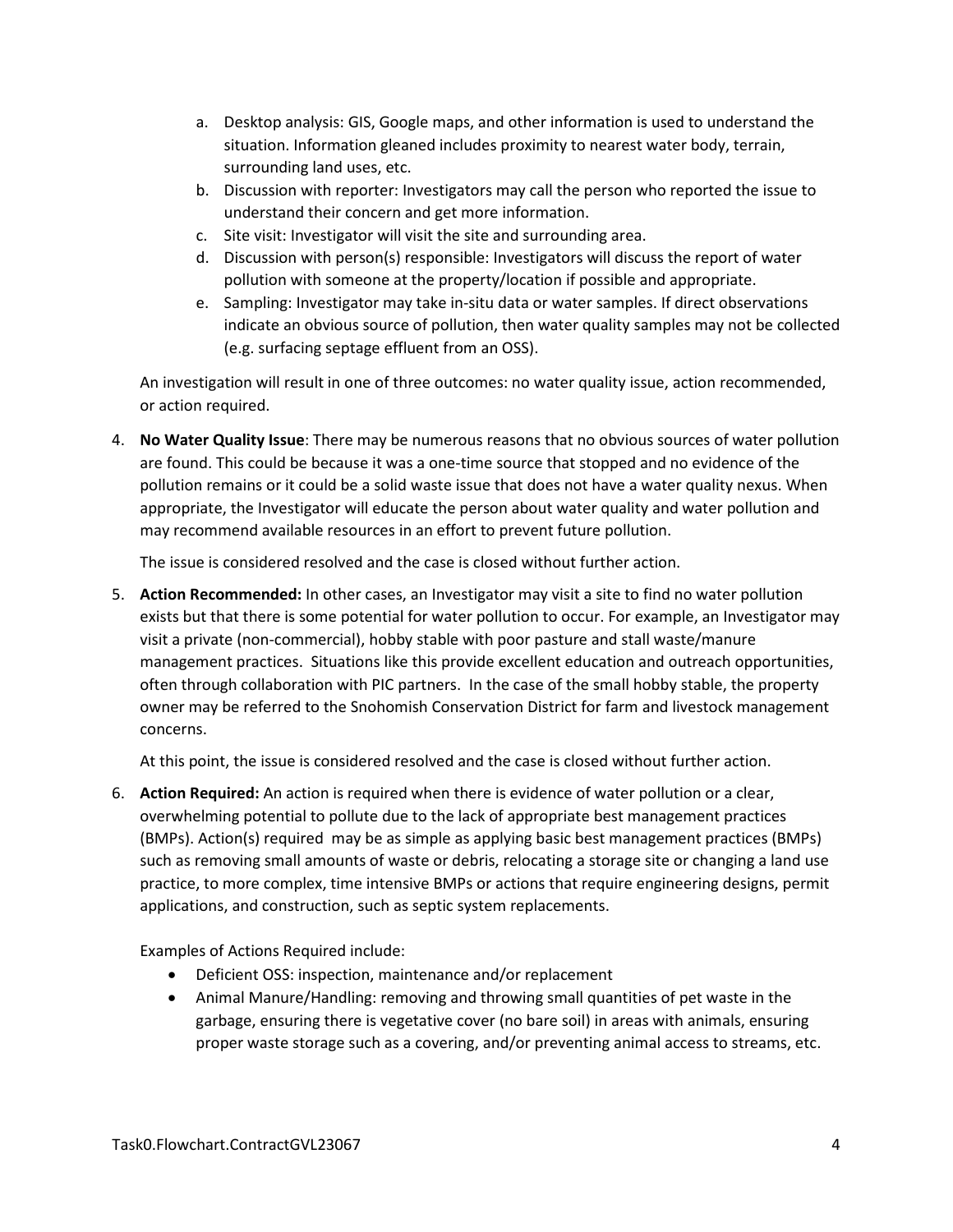Agencies first employ education and/or technical assistance to resolve the problem [\(Figure 1\)](#page-6-0). This comes in the form of an Investigator providing verbal outreach and/or handing out printed materials. It should be noted that while in many cases the agency/organization who is investigating a report provides the technical assistance, in some cases, the case may be referred to another agency with jurisdiction [\(Table 1\)](#page-4-0). For example, if SWM investigates and finds a failing septic, it is referred to the Snohomish Health District for resolution.



<span id="page-6-0"></span>*Figure 1: Process for resolving water pollution issues.*

Agencies consider an issue resolved when:

- a. WSDA: The issue of non-compliance is considered resolved for cow-milk dairy operations when the required action(s) have been implemented, are operating and maintained, and are verified as effective at a follow-up site inspection. WSDA may use water quality monitoring tools to help verify the effectiveness of BMP(s).
- b. WDOE: Industrial/Commercial facilities (e.g. composting operation or slaughterhouse) with WDOE permits may have discharge monitoring reporting requirements including analytical (quantitative) monitoring, or observational record-keeping requirements. When WDOE permitted facilities implement the required action(s) or BMP(s) and the routine monitoring does not detect further illicit discharges, the issue of noncompliance is considered resolved.
- c. SWM, SHD: Water pollution issues are considered resolved when there is no ongoing pollution, pollution has been cleaned up, and/or the corrective action(s) and/or BMP(s) have been implemented.
- d. In the event an identified water pollution source has not been mitigated during the PIC 2 project life cycle, applicable jurisdictional enforcement timelines will be maintained by the agency team partners.